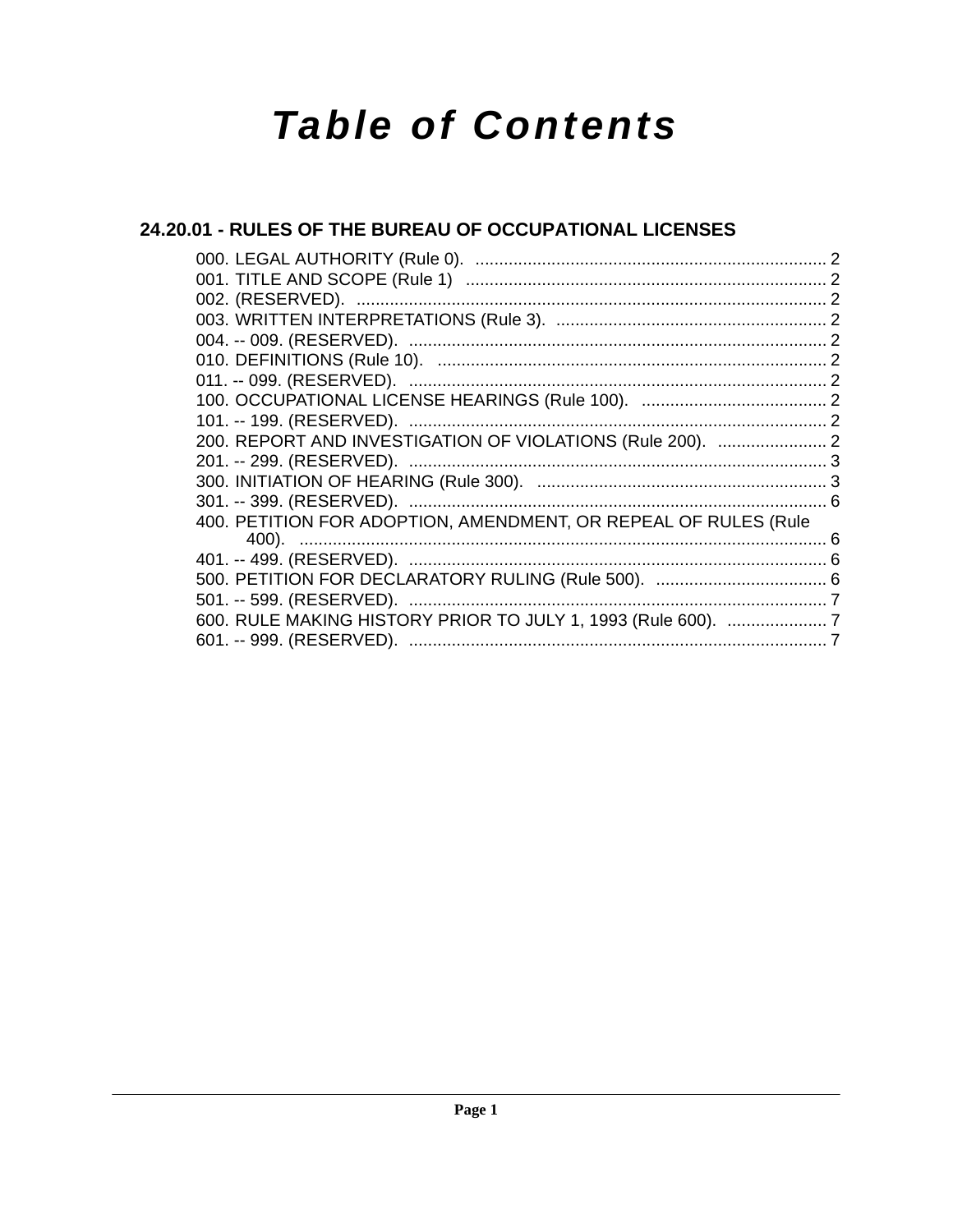#### **IDAPA 24 TITLE 20 Chapter 01**

### **24.20.01 - RULES OF THE BUREAU OF OCCUPATIONAL LICENSES**

#### <span id="page-1-1"></span><span id="page-1-0"></span>**000. LEGAL AUTHORITY (Rule 0).**

These rules are hereby prescribed and established pursuant to the authority vested in the Bureau of Occupational Licenses by the provisions of Section 67-2609, Idaho Code. (7-1-93)

#### <span id="page-1-2"></span>**001. TITLE AND SCOPE (Rule 1)**

These rules shall be cited as IDAPA 24.20.01, "Rules of the Bureau of Occupational Licenses". (7-1-93)

#### <span id="page-1-3"></span>**002. (RESERVED).**

#### <span id="page-1-4"></span>**003. WRITTEN INTERPRETATIONS (Rule 3).**

The bureau may have written statements which pertain to the interpretation of the rules of this chapter. Such interpretations, if any, are available for public inspection and copying at cost in the main office of the Bureau of Occupational Licenses. (7-1-93)

#### <span id="page-1-5"></span>**004. -- 009. (RESERVED).**

#### <span id="page-1-6"></span>**010. DEFINITIONS (Rule 10).**

|                                                                   |  |  | Board. Any professional or occupational licensing board of the state of Idaho receiving |  |  |  |            |
|-------------------------------------------------------------------|--|--|-----------------------------------------------------------------------------------------|--|--|--|------------|
| administrative services from the Bureau of Occupational Licenses. |  |  |                                                                                         |  |  |  | $(7-1-93)$ |

02. Bureau. The Bureau of Occupational Licenses. (7-1-93)

03. Hearing Officer. A non-member of a Board who presides over the hearing of a contested case.

(7-1-93)

04. Representative of Board. Any person, including the Chief of the Bureau of Occupational Licenses,<br>ed by a Board to act as its agent under certain circumstances. (7-1-93) designated by a Board to act as its agent under certain circumstances.

05. Hearing Contested Case. A hearing is a disciplinary proceeding involving the revocation, restriction, suspension, annulment (refusal to issue), or withdrawal of a professional or occupational license, registration, or certificate. (7-1-93) registration, or certificate.

#### <span id="page-1-7"></span>**011. -- 099. (RESERVED).**

#### <span id="page-1-8"></span>**100. OCCUPATIONAL LICENSE HEARINGS (Rule 100).**

General Provisions. These rules supplement and define the disciplinary hearing procedures of the Board of Architectural Examiners, Idaho Code, 54-305(2); Board of Barber Examiners, 54-517; Board of Chiropractic Physicians, 54-711; Board of Cosmetology, 54-817; Board of Environmental Health Specialist Examiners, 54-2410 to 54-2413; Board of Hearing Aid Dealers and Fitters, 54-2912; Board of Landscape Architects, 54-3004; Board of Morticians, 54-1116 to 54-1117; Board of Examiners of Nursing Home Administrators, 54-1612; Board of Optometry, 54-1510 to 54-1513; Board of Podiatry, 54-608 to 54-611; Board of Psychologist Examiners, 54-2305(d), 54-2309; Board of Social Work Examiners, Title 54, Chapter 32, Idaho Code, and such other professional and occupational licensing boards as request services from the Bureau of Occupational Licenses. Where these rules are inconsistent with provisions of the Idaho Code, the Code provisions are the controlling authority.

 $(7-1-93)$ 

#### <span id="page-1-9"></span>**101. -- 199. (RESERVED).**

#### <span id="page-1-10"></span>**200. REPORT AND INVESTIGATION OF VIOLATIONS (Rule 200).**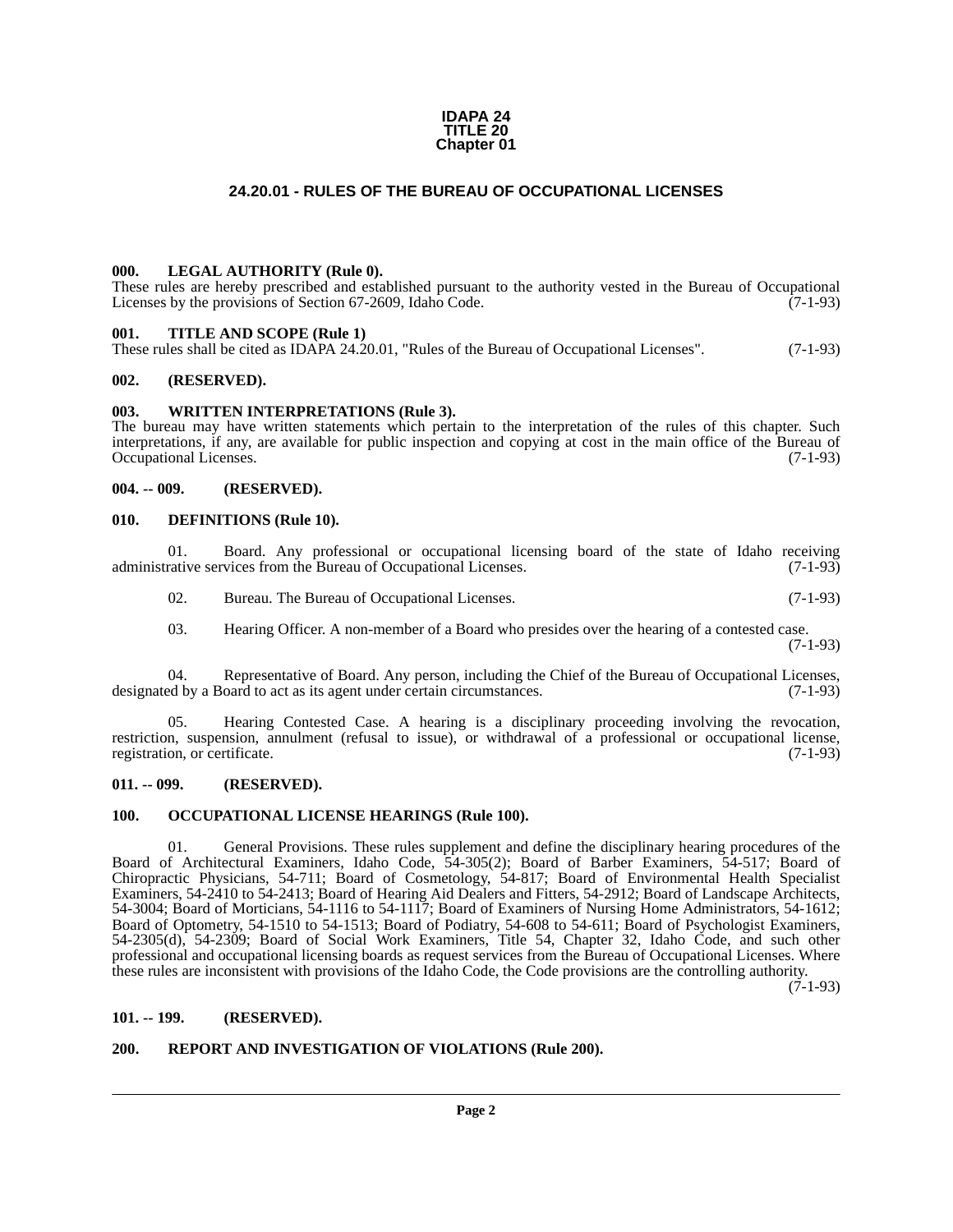### *1998 IDAHO ADMINISTRATIVE CODE IDAPA 24.20.01 Bureau of Occupational Licenses Rules of the Bureau of Occupational Licenses*

01. Who May Report a Violation. Any person who knows of a violation by an occupational license holder of the lawful requirements for the retention of that license may report the violation to the Bureau of Occupational Licenses. The Bureau shall then make a preliminary investigation of all the facts and circumstances surrounding the reported facts and events. (7-1-93)

02. Person Reporting a Violation. A person reporting a violation is not regarded as a party to the investigation or to any proceeding which might result from the investigation. The policy of the Bureau shall be not to publish or divulge the name of any person reporting a violation unless the testimony of such person is required to show a violation at a hearing. (7-1-93)

03. Insufficient Facts and Events. If after investigations the Bureau finds that the report concerns facts ts insufficient to warrant official action, no further action shall be taken. (7-1-93) and events insufficient to warrant official action, no further action shall be taken.

Sufficient Facts and Events. If after investigation the Bureau finds that the report concerns facts and events potentially sufficient to warrant the suspension, restriction, or revocation of an occupational license, the Bureau shall, with the approval and assistance of the Office of the Attorney General, prepare a formal complaint against the license holder. Furthermore, if after investigation the report is found to concern facts and events which clearly constitute an immediate threat to the public health, safety, or welfare, and statutory authority exists for the Board, the Bureau may, with the approval and assistance of the Office of the Attorney General, proceed to suspend<br>summarily the contested license pending the prompt initiation of a revocation hearing. (7-1-93) summarily the contested license pending the prompt initiation of a revocation hearing.

05. Preliminary Investigations and Papers. Preliminary investigations and papers in connection with 1 be confidential until a formal complaint is filed. (7-1-93) them shall be confidential until a formal complaint is filed.

#### <span id="page-2-0"></span>**201. -- 299. (RESERVED).**

#### <span id="page-2-1"></span>**300. INITIATION OF HEARING (Rule 300).**

01. Complaint. A hearing to determine whether or not a license should be limited, conditioned, revoked, suspended or not renewed shall be initiated by filing with the relevant Board a complaint signed by the Chief of the Bureau of Occupational Licenses, or his designated representative. The complaint shall be a written statement of charges which shall set forth in ordinary and concise language the acts or omissions with which the respondent is charged, the facts surrounding the matter in dispute, the statutes and rules which the respondent is alleged to have violated, and the action sought from the Board. (7-1-93)

02. Docketing and Service of Complaint. Upon receipt of a complaint, the relevant Board or its representative shall assign it a docket number, select and appoint a hearing officer who shall determine the time and place for the hearing to take place. The Board or its representative shall then cause a copy of the docketed complaint to be served on respondent together with a statement of notice in substantially the following form: (7-1-93)

 $TO:$ 

(name and address)

The accompanying complaint has been filed against you with \_\_\_\_\_\_\_\_\_\_\_\_\_\_\_\_\_\_\_\_\_\_\_\_, and

(name of board)

a hearing on the suspension or revocation of your occupational license has been scheduled for \_\_\_\_\_\_\_\_\_\_\_\_\_\_\_\_\_\_\_\_\_\_\_\_\_\_\_\_\_\_\_\_\_\_\_\_\_\_.

(time) (date) (location)

Five days before the hearing you are required to have a written response to the complaint on file with the Board at the following address:

\_\_\_\_\_\_\_\_\_\_\_\_\_\_\_\_\_\_\_\_\_\_\_\_\_\_\_\_\_\_\_\_\_\_\_\_\_\_\_\_\_\_ (address of board or bureau)

At the hearing you will be afforded an opportunity to respond to the complaint and to present evidence and argument on all issues involved. You will be afforded an opportunity to cross-examine all witnesses testifying against you.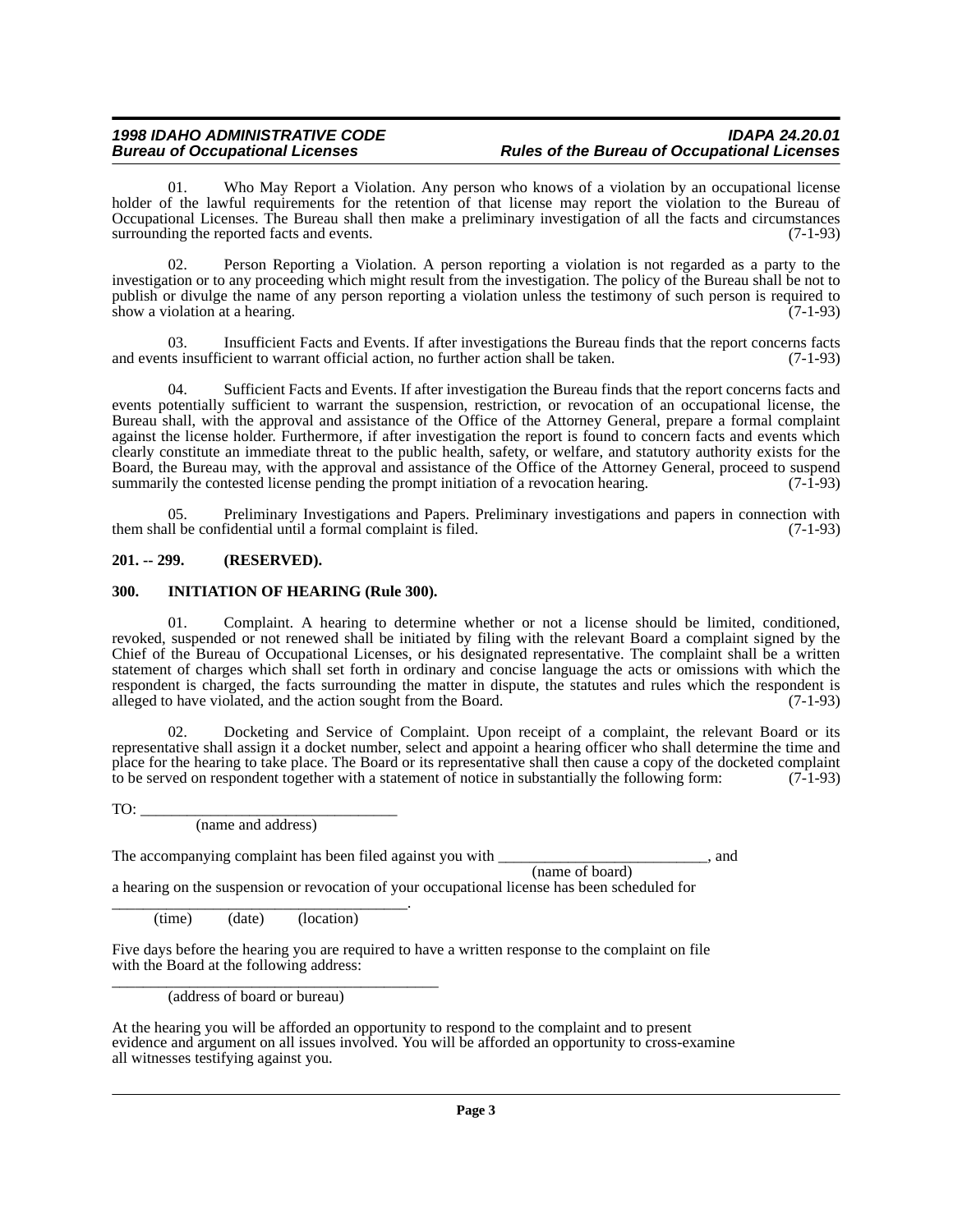You have the right to be represented by an attorney.

If you fail to appear at the hearing, the Board may revoke or suspend your license without further notice.

You are entitled to the issuance of subpoenas to compel attendance of witnesses and the production of books, documents, or other things relevant to the proceedings.

\_\_\_\_\_\_\_\_\_\_\_\_\_\_\_\_\_\_\_\_\_\_\_\_\_\_\_\_\_\_\_\_\_\_\_\_\_\_\_\_\_\_\_\_\_\_\_\_\_\_\_\_ (signature of board member or designated representative of board)

(7-1-93)

03. Setting Date for Hearing. The date selected by the Board for a revocation hearing shall be d to be at least twenty days from service of the notice and complaint on the respondent.  $(7-1-93)$ calculated to be at least twenty days from service of the notice and complaint on the respondent.

04. Service of Notice. The Board shall serve respondent with copies of the complaint and notice of hearing by mailing them to respondent's last known or address of record, home or business address by United States mail, or by personal service in the manner of civil actions in district court. (7-1-93) mail, or by personal service in the manner of civil actions in district court.

05. Continuance of Postponement of Hearing. (7-1-93)

a. By agreement. A hearing may be continued or postponed at any time upon agreement of all parties<br>Board or its designated presiding officer. (7-1-93) and the Board or its designated presiding officer.

b. By request. Any party may cause a hearing to be continued by showing good and sufficient cause. A request by a party for a continuance or postponement shall state precisely the reasons therefore, be in writing, and be received by the Board, presiding officer, and all other parties, not less than five (5) days prior to the scheduled date of the hearing. Grant of a continuance or postponement shall be in the discretion of the Board or its designated presiding officer. Notice of a continuance or postponement shall be given all parties. (7-1-93) presiding officer. Notice of a continuance or postponement shall be given all parties.

06. Settlement of Complaint. Parties to a revocation hearing and the Board or its designated presiding hay agree to settle a complaint at any time. officer, may agree to settle a complaint at any time.

07. Discovery. By agreement or by order of the Board or its designated presiding officer, after a showing of good and sufficient cause, the parties to a license revocation hearing may obtain discovery of any nonprivileged matter relevant to the subject of the pending hearing. Discovery shall be in substantial conformity with Rule 26 of the Idaho Rules of Civil Procedure which authorize written interrogatories; production of documents or things, permission to enter property, physical and mental examinations, and requests for admission. (7-1-93) things, permission to enter property, physical and mental examinations, and requests for admission.

08. Hearing Officer. A hearing may be conducted by the Board, a member or members of the Board designated by the Board, or a hearing officer designated by the Board. Regardless of who conducts the hearing, all Board members shall be entitled to attend and participate in a hearing. (7-1-93) Board members shall be entitled to attend and participate in a hearing.

09. Disqualification of Officer or Board Member. (7-1-93)

a. Voluntary. A hearing office or Board member shall voluntarily disqualify himself and withdraw from any case to which he cannot accord a fair and impartial hearing or consideration, unless to do so would prevent the existence of a quorum to decide to case. (7-1-93)

b. By request.  $(7-1-93)$ 

Hearing officers. Any party may request the disqualification of a presiding officer by filing an affidavit five days prior to the hearing stating with particularity the grounds upon which it is claimed that a fair and impartial hearing cannot be accorded. The issue shall be determined by the Board, a member of the Board designated by the Board, or a representative of the Board designated by the Board.

ii. Board members voting on decision. Any party may request the disqualification of a Board member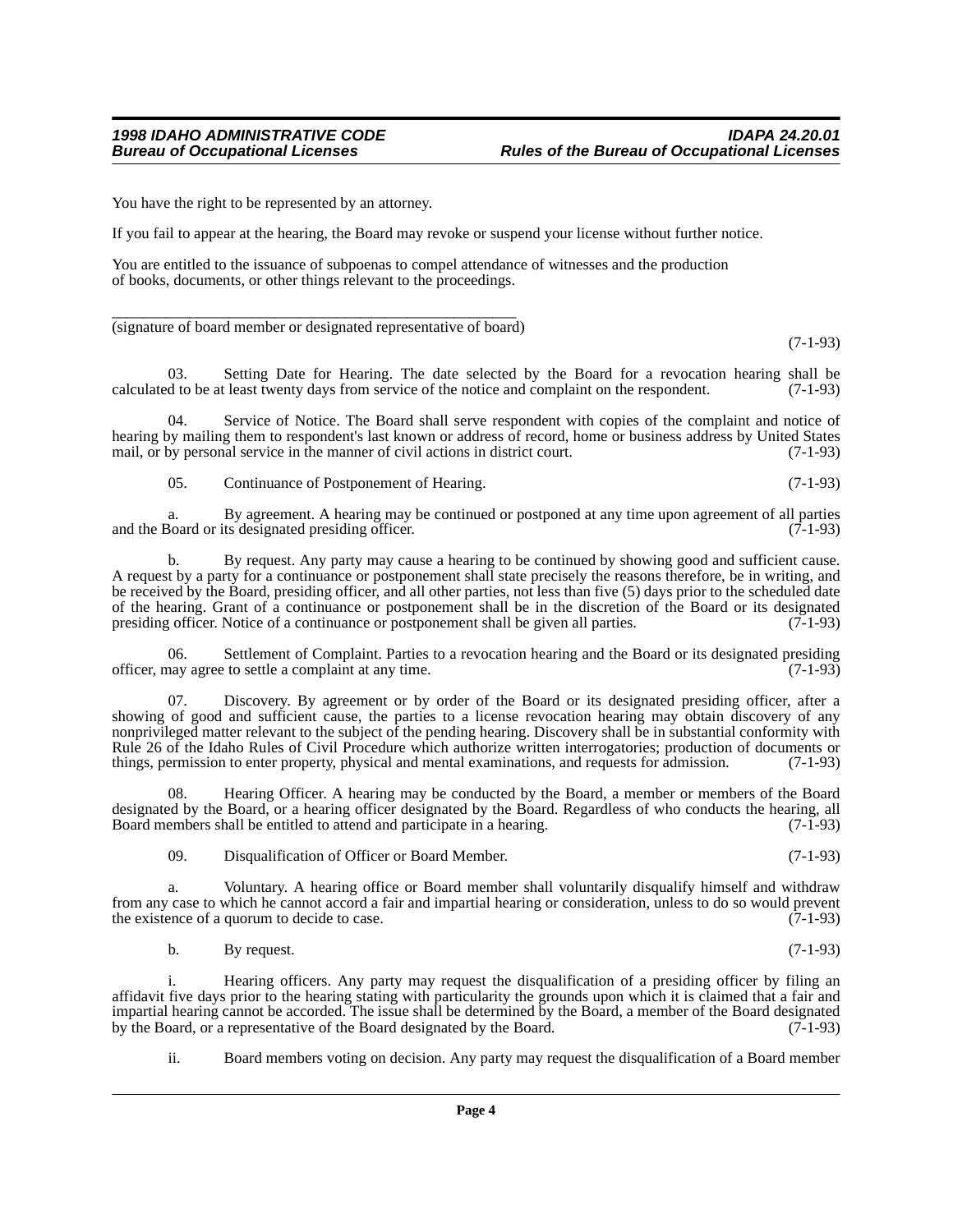#### *1998 IDAHO ADMINISTRATIVE CODE IDAPA 24.20.01 Bureau of Occupational Licenses Rules of the Bureau of Occupational Licenses*

from voting on a decision by filing an affidavit stating with particularity why a fair and impartial consideration cannot be accorded. The issue shall be determined by the Board, a member of the Board designated by the Board, or a representative of the Board designated by the Board, except that no Board member shall be disqualified if that would prevent the existence of a quorum to decide the case. (7-1-93)

10. Setting Date for Hearing. The date selected by the Board to hold a hearing shall be calculated to be wenty (20) days from service of the notice and complaint on respondent. (7-1-93) at least twenty (20) days from service of the notice and complaint on respondent.

11. Revocation Hearing Is Contested Case. A hearing, as defined above, is a contested case governed by the Idaho Administrative Procedure Act, Title 67, Chapter 52, Idaho Code. All hearings shall be open to the public unless required to be closed by law. Request for a stenographic reported must be made not later than five (5) days before the date set for the hearing and must submit to the presiding officer the name of an available reporter. The party requesting the reporter shall bear the expense of the reporter's attendance fees and the costs of the original transcript and a copy for the Board. Other parties desiring a copy of the transcript shall bear the expense thereof. (7- 1-93)

12. Rights of Parties. All parties, including staff of the Board and Bureau where appropriate, shall be entitled to introduce evidence, examine and cross-examine witnesses, make arguments, and generally participate in the conduct of the hearing.  $(7-1-93)$ 

13. Testimony Under Oath. All testimony to be heard by the presiding officer in adjudicatory hearings, except matters noticed officially or entered by stipulation, shall be sworn testimony. Before taking the witness stand, each person shall swear or affirm that the evidence he is about to give shall be the truth, the whole truth, and nothing but the truth. (7-1-93) but the truth.  $(7-1-93)$ 

14. Order of Proceeding. (7-1-93)

a. The presiding officer shall call the hearing to order, identify the proceeding, and take the names of ring parties and attorneys. The parties may make opening statements if they desire. (7-1-93) all appearing parties and attorneys. The parties may make opening statements if they desire.

b. The Bureau shall present evidence first. The respondent shall follow and thereafter the Bureau shall be allowed to present rebuttal evidence. Further order of proceeding shall be controlled by the hearing officer.

(7-1-93)

15. Evidence. The admission of evidence shall be governed by Idaho Code, 67-5210. The hearing officer shall rule on the admissibility of all evidence. Grounds for objection to the admission of evidence shall be stated clearly. Formal exceptions to a ruling of the presiding officer need not be made. A party barred from submitting certain evidence may make an offer of proof on the record consisting of a statement of the substance of the evidence and its relevancy. (7-1-93)

16. Stipulations. With the approval of the hearing officer, the parties may enter into a stipulation as to any fact at issue. A stipulation shall be in writing and introduced into evidence as an exhibit or shall be made by oral statement upon the record. (7-1-93)

17. Consolidation. The Board may consolidate two or more proceedings in any one hearing where it appears that the issues are substantially the same and that the rights of the parties will not be prejudiced by such procedure. Where two or more proceedings are consolidated for hearing, the hearing officer shall determine the order in which all parties shall introduce their evidence and which party or parties shall open and close. (7-1-93)

18. Briefs. Under the direction of the hearing officer, the parties may submit briefs, including proposed of fact, conclusions of law, and a proposed decision. (7-1-93) findings of fact, conclusions of law, and a proposed decision.

19. Submission for Decision. A contested case shall stand submitted for decision after the taking of evidence, the presentation of oral arguments and the filing of such briefs as may have been prescribed by the hearing officer. A final decision shall not be made until a proposed decision prepared by a hearing officer or someone who has read the record is served upon the parties personally or by mail. The proposed decision shall be in such form that it may be adopted as the decision in the case, and shall contain proposed findings of fact and conclusions of law, as well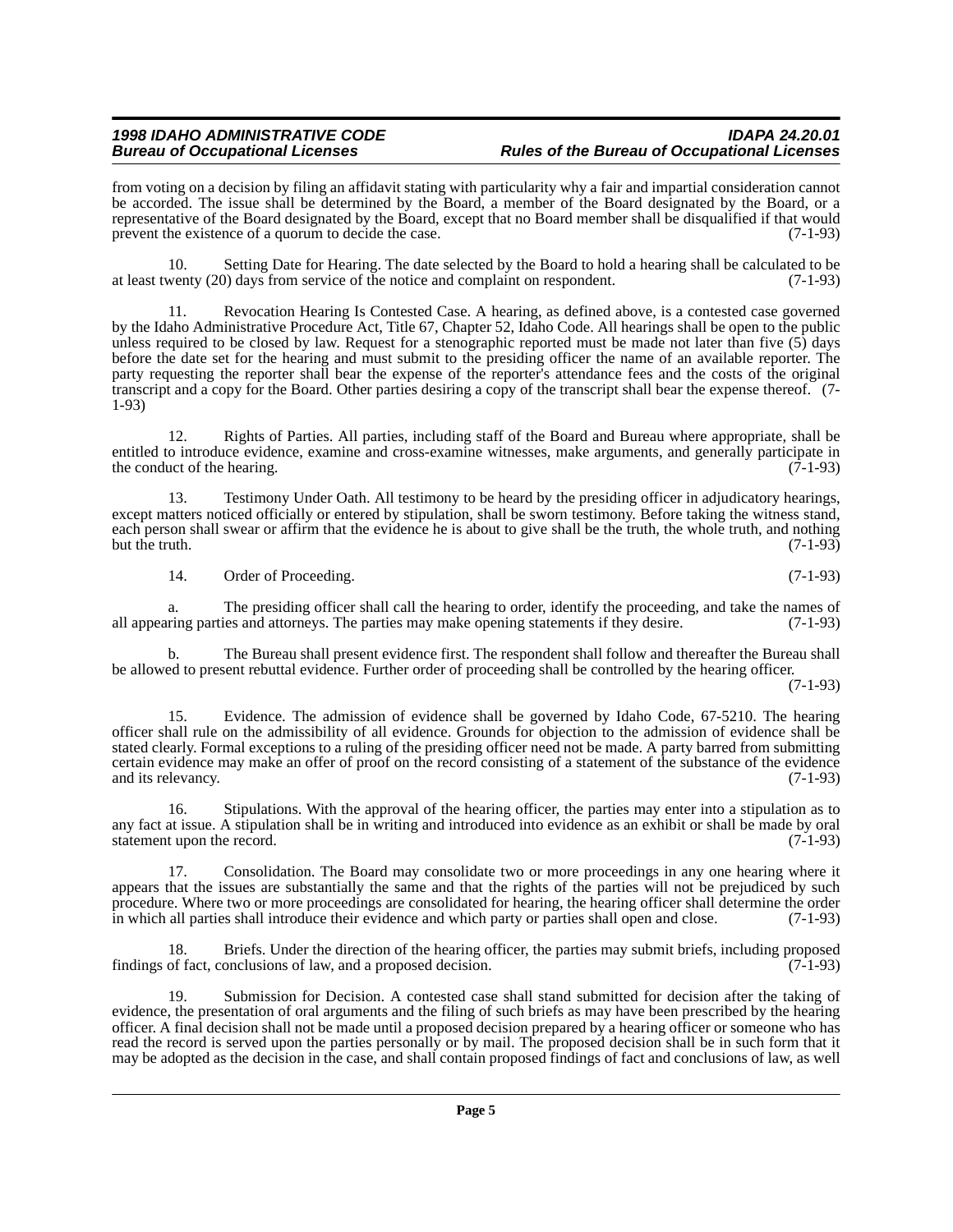#### *1998 IDAHO ADMINISTRATIVE CODE IDAPA 24.20.01 Bureau of Occupational Licenses Rules of the Bureau of Occupational Licenses*

as a proposed findings of fact and conclusions of law, as well as a proposed order. (7-1-93)

20. Final Decision. The Board may adopt the proposed decision in whole or in part, it may itself decide the case on the record, or it may refer the case to the same or another presiding officer to take additional evidence in accordance with these rules. A final decision shall include findings of fact and conclusions of law, separately stated. It shall include an explicit ruling on all alternative findings of fact submitted by the parties. Findings of fact should be supported by express reference to information contained in the record. In addition to findings of fact and conclusions of law, the final decision shall contain some statement of the reasoning employed in arriving at the decision. Final decisions shall be made upon the majority vote of the Board members taking part in the decision. Abstentions shall not be counted for the purpose of determining a majority. (7-1-93)

21. Contempt. If any person appearing or ordered to appear before the Board refuses to respond to a subpoena, refuses to testify, obstructs the proceedings by misconduct, or willfully disobeys a lawful order, the Board shall certify the facts to the appropriate district court for the initiation of contempt proceedings. ( shall certify the facts to the appropriate district court for the initiation of contempt proceedings.

#### <span id="page-5-0"></span>**301. -- 399. (RESERVED).**

#### <span id="page-5-1"></span>**400. PETITION FOR ADOPTION, AMENDMENT, OR REPEAL OF RULES (Rule 400).**

01. Interested Person. Any interested person, including license holders and license applicants, may petition the relevant professional or occupational licensing board to adopt, amend, or repeal any rule. Such petition shall be expressly designated as a Petition For Adoption Of Rules under Idaho Code, 67-5206, and it shall state clearly and concisely:

|  | The substance or nature of the rule, regulation, amendment, or repeal requested; | $(7-1-93)$ |
|--|----------------------------------------------------------------------------------|------------|
|--|----------------------------------------------------------------------------------|------------|

|  | The reason for the request; | $(7-1-93)$ |
|--|-----------------------------|------------|
|--|-----------------------------|------------|

c. Reference to the authority of the board to take the action requested. (7-1-93)

02. Submission of Briefs. Briefs may be submitted in support of any contentions made by the petitioner. (7-1-93) petitioner. (7-1-93)

03. Documents, Data, and Exhibits May Accompany the Petition. Documents, data, and exhibits may ny the petition. accompany the petition.

04. Action on Petition. Action on petition for adoption, amendment, or repeal of rules. (7-1-93)

a. Within thirty (30) days of the receipt of a petition for adoption, amendment, or repeal of rules, the Board or its designated representative shall, with the advice of the Office of the Attorney General, either grant the petition and schedule the matter for a public hearing under Idaho Code, 67-5203, require additional information from the petitioner before granting or denying the petition, or deny the petition and inform the petitioner of the reasons for such denial. (7-1-93)

b. The Board may grant or deny a petition in part, as well as grant such other relief or take such other may be warranted. (7-1-93) action as may be warranted.

c. The Board shall notify the petitioner in writing of any action taken. (7-1-93)

d. Any interested person may request reconsideration of any part or all of a Board decision. A request for reconsideration shall be submitted no later than thirty (30) days after notification of the Board's decision has been sent to the petitioner. (7-1-93)

#### <span id="page-5-2"></span>**401. -- 499. (RESERVED).**

### <span id="page-5-3"></span>**500. PETITION FOR DECLARATORY RULING (Rule 500).**